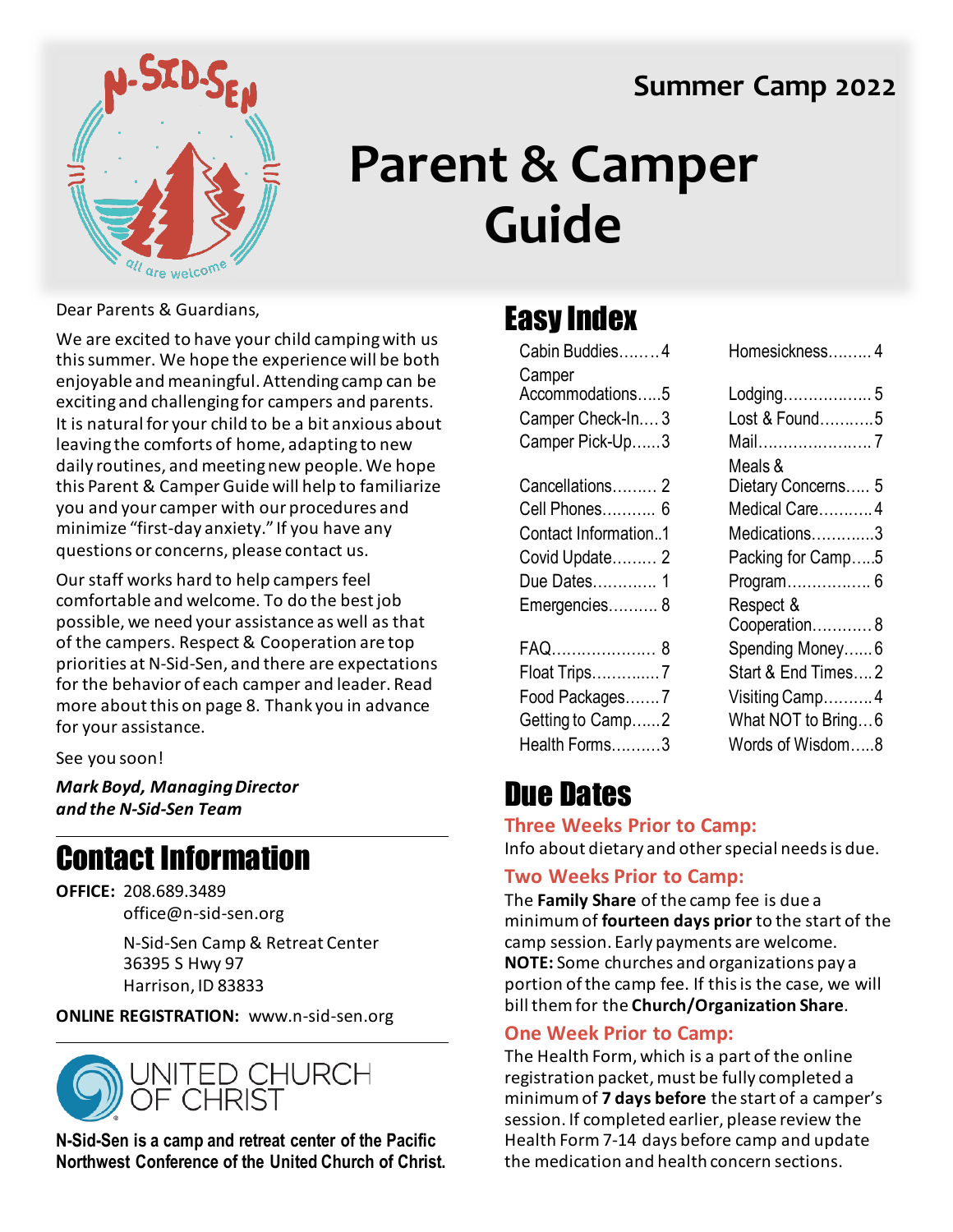### COVID Considerations

Protocols for Summer 2022 may change as the situation evolves. Updates will be shared as they become available. Current information is posted on our website at [www.n-sid-sen.org.](http://www.n-sid-sen.org/)

- All staff and campers are required to be fully vaccinated. The only exceptions will be for those with a medical exemption.
- Masking will be required in specific situations.
- Testing protocols will be in place.

#### **Cancellations**

#### **The \$50 deposit is non-refundable.**

If a registration is cancelled in writing at least 30 days in advance of the start of the camp session, the full camp fee (minus the \$50 deposit) will be refunded.

When written notification is received between 14 and 29 days, up to 75% of the total camp fee will be refunded. When less than 14 days of notice is received, no refund is given.

If case of sudden illness, accident, or emergency, parents may opt to hold over the amount paid to next summer or receive a full refund.

Request refunds in writing. Details and requests can be emailed to [office@n-sid-sen.org](mailto:office@n-sid-sen.org) or mailed to N-Sid-Sen, 36395 S Hwy 97, Harrison ID 83833.

#### **If a session has 10 or fewer registrations**,

N-Sid-Sen reserves the right to cancel the session 10 days prior to the start date. If this happens, parents may opt to hold over the amount paid to next summer or receive a full refund.

#### Start & End Times

**Check-in for MOST sessions:** Sunday,from 4:00 - 5:00 pm

**Pick-up for FULL-WEEK YOUTH sessions:** Saturday at 11:00 am

**Pick-up for Kids Camp:** Wednesday at 2:00 pm

#### **Emerging Young Adults:**

**Check-in -** Thursday, 4:00 pm **Departure -** Sunday at 10:00 am

**Departure for Family Camps:** Saturday at 10:00 am

### Getting to N-Sid-Sen

Families are responsible for making arrangements for transportation to and from camp.

We recognize that N-Sid-Sen is a 5-6 hour drive from the Greater Seattle-Tacoma area, but it's worth it! And there are some intriguing options.

- Carpool with friends and family.
- Encourage your congregation to organize carpools.
- Plan a getaway to Coeur d'Alene, Spokane or any of the many inviting towns and nearby recreational areas before, during or after your camper's session.
- Leave the driving to us! (See section below.)

**DIRECTIONS:** N-Sid-Sen is located south of Coeur d'Alene on the eastern shore of the lake. Once on I-90, depending on your starting point, head east or west to Exit 22 for State Highway 97 (SH 97) toward Harrison. Follow Hwy 97 around the tip of the lake. In approximately 5 miles, there is shortcut over the foothills. You may either turn left onto Burma Road or follow the shoreline route. If you take Burma Road, once your reach the stop sign at the base of the hill, turn left back onto Hwy 97. N-Sid-Sen is on the lake side of the road, approximately 5 miles from this second Burma Road/Hwy 97 intersection. Watch for signs. If you reach mile marker 79 or the town of Harrison, you have gone too far.

**VAN TRANSPORTATION** to and from N-Sid-Sen is available for our full-week youth camps. For Kids Camp, 1-way transport to N-Sid-Sen is available. The primary van departs and returns to First Congregational Church in Bellevue. Additional vans may be added based on need.

- **Van space is limited.**
- **Reservations are taken on a first come, first served basis.**
- **Payment is due at time of reservation.**
- **Sign-up and pay online in your UltraCamp account.**
- **Fee: \$75 one-way \$150 roundtrip**
- **Transportation Reservation Deadline is two weeks prior to the session date.**

Ten days prior to the start of your camp session, you will be sent an email with further details about transportation.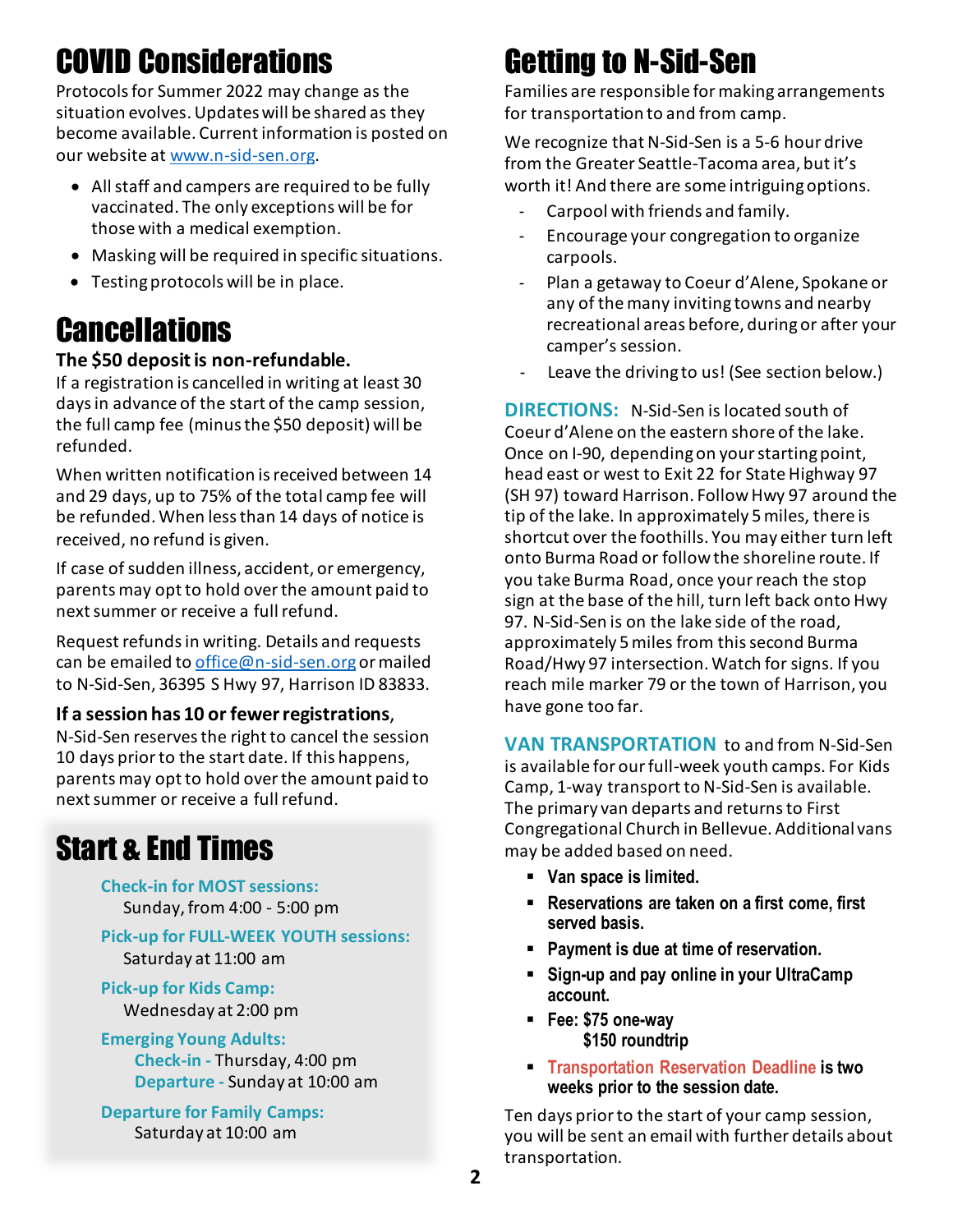### Camper Check-In

Arrival time for MOST sessions is 4:00 - 5:00 pm on Sunday afternoon. **Please do not arrive early,** as staff will be preparing for your child's arrival.

#### **Hint: Lines are longest at 4:00 pm. Arriving at 4:30 pm may result in less time in line.**

The health and safety of campers and leaders is our #1 priority, and the check-in process is a key piece of our safety plan. **Please allow 30-45 minutes to escort your camper through the stations.**

When you arrive, you will be directed to the Registrarto double-check registration forms and fees, then on to browse at the camp store.

Next is a health check, during which you will be asked about any updates to the Health Formwithin the week prior to camp and about the camper's current health. You will also turn in all medications. Then you are off to meet the cabin leaders and help your camper get settled.

Please plan to stay with your camper throughout the entire process.

#### Camper Pick-Up

**Please arrive at the designated time (see page 2) so your camper can enjoy the closing rituals and end-of-session good-byes.** This is a meaningful time for many campers, so we try to keep interruptions to a minimum.

When you arrive, a greeter will provide further instructions.

The online **Pick-Up Authorization Form** is required for all youth campers, even those being picked up by a parent. List ALL individuals who might pick up your camper – include yourself. Campers will only be released to a person who is authorized on the form.

The pick-up person will need to present **Photo ID**, such as a driver's license, to the camper's cabin leader.

If plans change, and someone not listed on this form must pick up the camper:

- 1) Update the online Pick-Up Authorization in your UltraCamp account.
- 2) Call our office at 208.689.3489.

**If you do not have access to a computer to complete the Health Form or Pick-Up Authorization online, contact our office for assistance.**

#### Health Forms

**Health Forms are required annually for ALL campers – including adults.** This includes a review of current and past conditions and illnesses, an immunization record, and permission to treat.

Help us provide a safe and healthy environment for your child by **completing/reviewing theHealth Form 7-14 days prior to the start of their session**. Our health care providers need time to review the forms before your child's arrival. Submitting health forms in advance also helps to speed up the checkin process on the first day of camp.

A physical exam is not required. Instead, a **parent/guardian signature and insurance details are mandatory** parts of the Health Form.

Health Forms are completed online. Find them in your UltraCamp registration account.

**Campers cannot be admitted to camp without a completed Health Form including a signed permission to treat.**

#### **Medications**

Be sure to fully complete the medication section of the Health Form. **ALL medications brought to camp must be in ORIGINAL PACKAGING or PRESCRIPTION CONTAINER.** Prescription containers must include the camper's name, dosage, frequency, and times of administration.

For Youth Camps, ALL MEDICATIONS, including ibuprofen, vitamins, etc., must be turned in to the Health Care Staff when checking in on the first day of camp. **Do not pre-pull medication or pack it in the camper's luggage.** Put all medications in a sturdy zip-lock bag labeled with the camper's name.

It is our policy that INHALERS be kept in the Health Center. However, if a parent requests in writing that the inhaler be kept with the camper, we will honor that request, provided the camper demonstrates responsibility for the use and possession of the inhaler. Any misuse or misplacement of the inhaler during the camp session will be cause for it to be kept by a leader or in the Health Center.

All unused medications will be returned at the end of camp session. Be sure to retrieve medication from the **Nurse/Health Care Provider when picking up your camper.**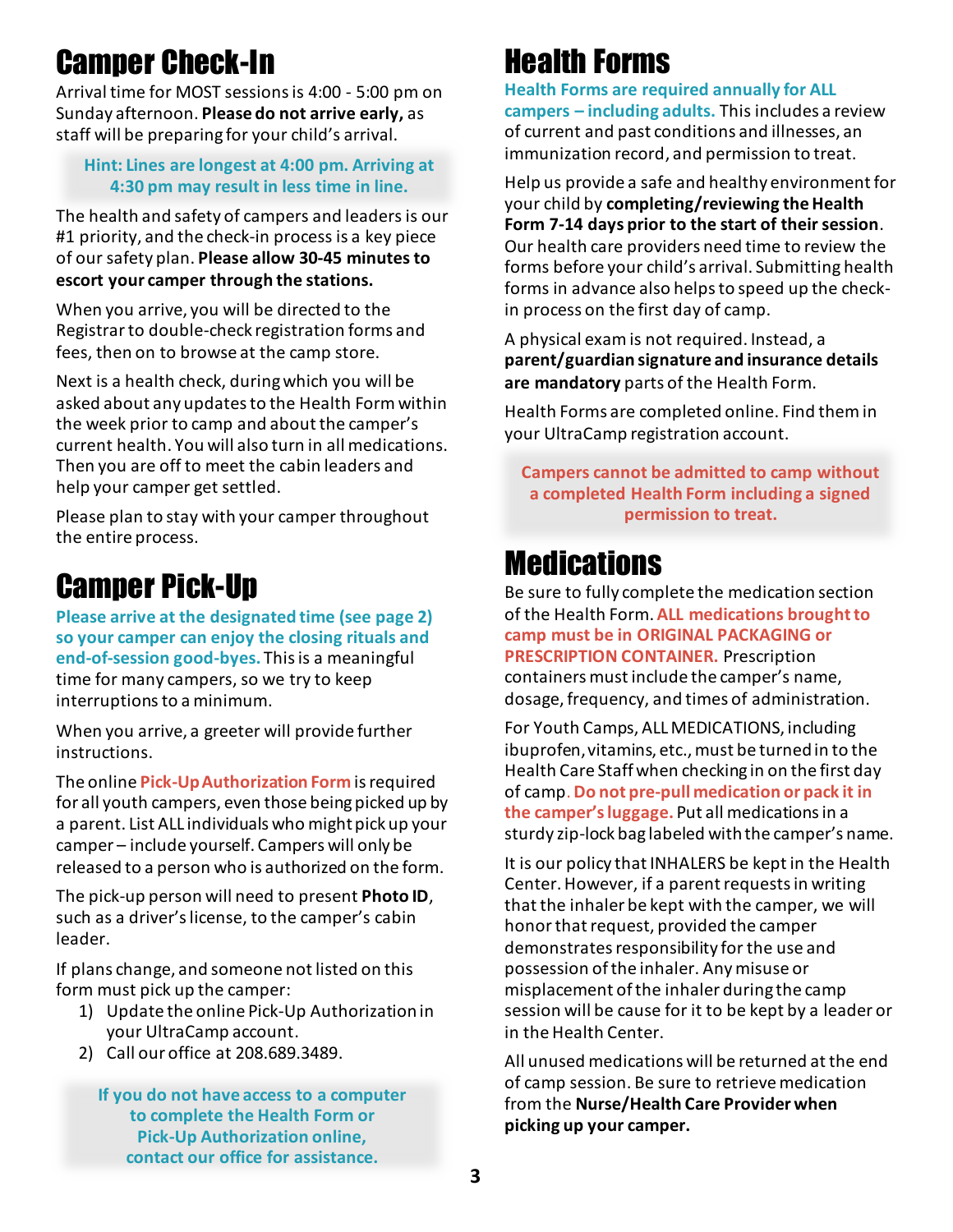### Medical Care

We strive to provide a healthy environment and prevent the spread of contagious diseases. If, within the 24 hours prior to camp, the camper has an undiagnosed rash or open sores, a temperature at or above 101°, nausea, vomiting, diarrhea, a persistent cough or cold, theymust remain at home until healthy. An elevated temperature must **be back to normal for 24 hours** before a child comes or returns to camp.

Additional restrictions will be in place related to actual/potential COVID exposure. Watch for updates.

A trained health care provider is in residence at camp and arrangements for emergency care have been made with local facilities and transportation units. The camper's personal insurance provides primary coverage. The medical payment insurance provided by camp is an Excess (or secondary) Plan, which means any claims must first be filed through the camper's primary insurance.

#### **Homesickness**

Homesickness can be a typical reaction, especially for first-time campers and those with little experience being away from home overnight. Our staff is trained to handle these types of situations in loving and constructive ways.

**You can help before your child's camp session even begins.** Please DO NOT SUGGEST to your child that theymay call home or return home early if homesick. Many children never forget such statements, and – in all honesty – they often leadto a child becoming more homesick, rather than less. It can discourage them from fully engaging, which is key to a successful week at camp. This is one of many reasons campers are not allowed to have cell phones at camp.

It can be helpful to have a pre-camp conversation about homesickness, but it is important not to dwell on the subject. Encourage and support your child; let them know that you are CONFIDENT that they will do just fine. Send encouraging letters; ask about the activities and your camper's new friends, without dwelling on how much you miss them. For example, avoid phrases such as, "We are SO SAD here without you." or "Your cat misses you so much, she isn't eating and just wanders the hallway all night." Campers who are able to work through a case of homesickness often develop a new sense of independence and self-confidence.

#### **We have received many calls and cards from parents thanking us for the patient nurturing that helped their child overcome this hurdle.**

We have also seen children who have left camp too soon, without having the opportunity to work through their homesickness.

Please know that in the case of an emergency or even significant homesickness, you will be contacted. If you have questions or concerns, please call N-Sid-Sen at 208.689.3489.

### Visiting Camp

Families are welcome and encouraged to schedule a visit prior to the camper's session. We hope you will chat with staff on the first day of camp, when accompanying your child through the check-in process. We have an open-door policy for parents; however, visits during the camper's session are highly discouraged.

Such visits **may actually promote homesickness** in your child and other campers. If you have concerns about separation, please contact N-Sid-Sen at 208.689.3489.

### Cabin Buddies

For TWO children to be considered for lodging in the same cabin, they must (a) be registered for the same session, (b) be within one year of age and (c) both indicate each other on their online CAMP REGISTRATION FORMS.

All written requests are considered, but not guaranteed. It's great to share a week at camp with friends, and it may be easier for first-time campers to come with a buddy. However, remember that camp provides an opportunity to make new friends and build new relationships.

**NOTE:** We try to avoid putting more than two friends together because it can be overwhelming for the rest of the cabin – especially for those who come without a buddy. It is our responsibility to assign campers in the way we feel is in the best interest of the total camp community.

Campers are encouraged to recruit their friends. However, if a camper recruits several friends, they will likely not all be in the same cabin. There will be numerous opportunities for friends in different cabins to spend time together.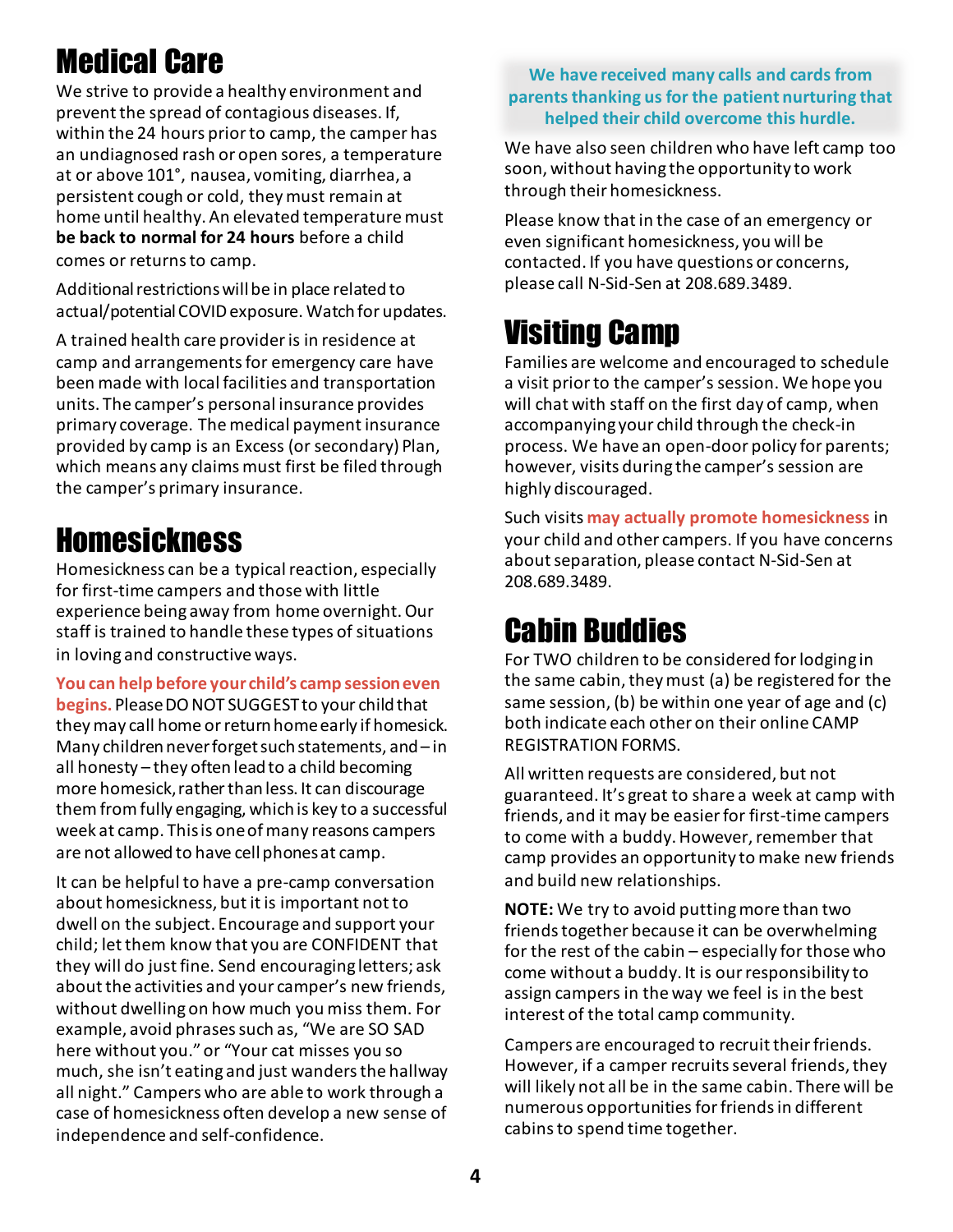### Camper Accommodations

We make every effort to serve campers with special needs that are within the scope of our training and staffing capabilities. Because we are a "general" camp, as opposed to a "special needs" camp, we do not have the benefit of extra staff to serve as inclusion specialists.

If your camper requires special accommodations for a successful camp experience, please contact N-Sid-Sen a **minimum of three weeks in advance** of the first day of your camper's session. This allows time for us to strategize together.

We maintain the following minimum ratios within our activity groups:

#### **Kids Camp & Intermediate Camp 1:5 Jr High Camp 1:6 Sr High Camp 1:7**

Note: All cabins will have two adult leaders and will meet or exceed the ratios listed above.

To have a successful summer camp experience at N-Sid-Sen, campers must be able to function within this type of staffing structure.

The more information we have about the camper and their needs, the better able we are to provide appropriate support. **Again, please contact us in advance!**

### Meals & Dietary Concerns

Our meals are camper-friendly with lots of fruits and vegetables. Many of our entrees and breads are lovingly made from scratch. We serve three nutritious meals and one snack daily. In addition to our regular meal offerings, a breakfast bar is available in the morning, and a salad bar at lunch and dinner.

Partnering with parents, **and with advance notice**, we strive to accommodate special dietary needs whenever possible. We provide gluten-free, dairyfree, vegetarian, vegan and any combination of these options. We can also provide options for serious allergies such as those to nuts, shellfish, etc. However, we are unable to offer specific options related to other dietary choices.

Please complete the dietary section of the online Health Form in detail. If additional assistance is needed, contact our office at 208.689.3489 or [mark@n-sid-sen.org](mailto:mark@n-sid-sen.org) **at least three weeks in advance to the camper's arrival.**

### **Lodging**

N-Sid-Sen hasthree distinct styles of lodging. Our youth camps stay in our traditional cabins. Our family camps stay in all three styles:

**CABINS:** Twelve cabins with a centrally located shower house. Each has bunkbeds for 8-12, windows and heat.

The shower house has

private toilet and shower stalls. A gender-neutral bathroom with shower is located in the Welcome Center/Stillwater Lodge.

**FORD CABIN:** Built in the 1926, this building has beds for 4-5 (one twin, one double, one bunkbed), a great room, small kitchen and restroom.

**SPIRIT LODGE:** With 12 sleeping rooms, this lodge accommodates up to 32 in single and double beds. Single-use restrooms are located in the hallways. The first floor of Spirit Lodge is wheelchair accessible.

### Packing for Camp

We recommend bringing older, less expensive clothing and gear – items that your child recognizes as their own, not new ones they won't remember as theirs. It is best to LABEL EVERYTHING. This makes it much easier to identify and return items.

To avoid cuts and other injuries to feet and ankles, youth campers and leaders always wear sturdy shoes with closed-toes, except at the beach or in the cabin and shower areas. Sturdy shoes also make walking and hiking safer and more enjoyable. **See the appropriate packing list for details.**

### Lost & Found

Please LABEL EVERYTHING and help us defeat the "Lost & Found Monster." Items found after campers depart will be held until September 10 and will then be donated to a charitable organization. If you are missing an item, check with N-Sid-Sen by calling 208.689.3489 or by email at office@n-sid-sen.org.

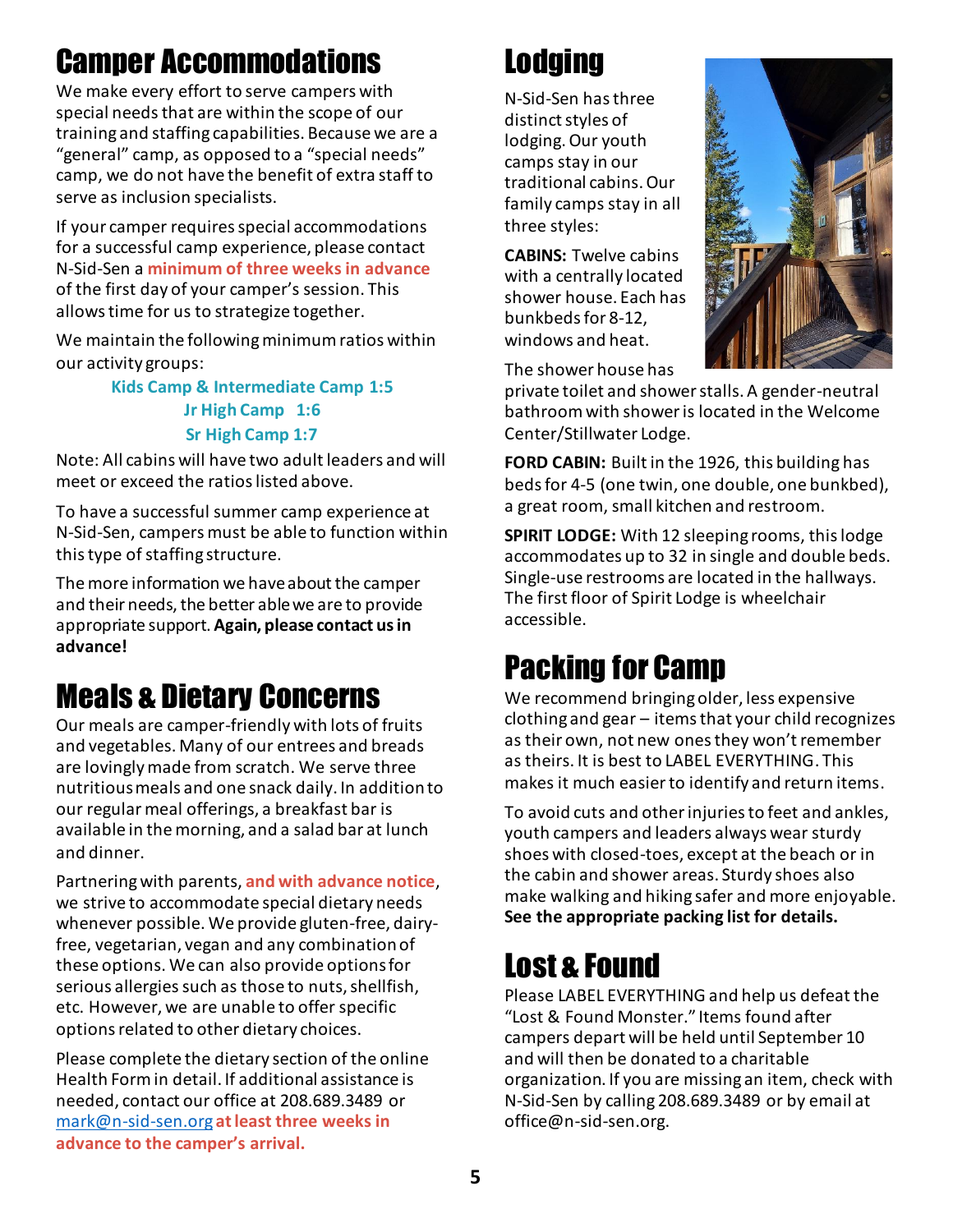### YOUTH CAMPS – What NOT to Bring

The items listed here detract from the camp experience and the sense of community we work to build. Prohibited items, which are brought to camp, will be collected and returned at the end of the camper's stay.

**Do not bring valuable, breakable or dangerous items.** This includes guns, knives, weapons of any kind, matches, lighters, fireworks, illegal substances, smoking and vaping products, or any items containing alcohol, cannabis or tobacco.

**Do not bring candy, soda, gum or food.** The bugs love it all. Snacks are provided each afternoon, so there is no need to send additional food. The exception to this is in the case of medical and dietary issues;suppliesfor which will be kept in the Health Center for appropriate distribution.

**Aerosols** are not allowed at camp. Insect repellent, sunscreen and deodorant must be in the form of lotion, wipes or pump spray. Aerosols are safety hazards in faces and eyes, and around campfires and candles.

#### **ALL ELECTRONIC DEVICES should be left at home.**

This includes (but is not limited to) electronic games, cell phones, iPods, tablets, e-readers and cameras. Camp at N-Sid-Sen is joyful, LOW-TECH fun. This is the perfect time and place to unplug from electronic technology and connect face to face with people.

**NO CELL PHONES.** The safety of your child(ren) is our priority. This is one reason campers are not allowed to have or use cell phones while at camp. While this might sound counter-intuitive, even our insurance company recommends such a policy. Cell phones can be used as a safety tool, but they can also be used to contact potentially negative influences outside of camp. Phones can be used to take inappropriate pictures and post them on platforms such as Snapchat, which leaves little trace, but can cause significant harm.

We understand concerns about the use of cell phones for emergencies, however, when weighing all the safety factors – we have decided against allowing campers to have them at camp. If you have questions about this policy, please contact our office at 208.689.3489 or office@n-sid-sen.org.

**NO CAMERAS.** Again, safety is our priority. Sometimes young people make decisions without considering the consequences. In addition, cameras can get lost or broken.

**NO SPENDING MONEY.** There are no additional fees for activities or snacks, so spending money is not needed. The Camp Store is only open on the FIRST & LAST days of each camp session during the check-in and pick-up process while parents are present. The Camp Store carries a variety of clothing items, water bottles and other logo items.

#### Our Program

Days at N-Sid-Sen are filled with fun, laughter and a variety of activities. Our camp sessions have lots in common, including many classic camp favorites. A number of these can be adapted for different age groups. Some however, such as float trips, are reserved for older campers.

Activities are selected to provide a progression, ensuring campers experience new challenges whether it's their first or fifth time at N-Sid-Sen.

#### **CLASSIC CAMP ACTIVITIES include:**

large group games, canoeing, crafts, 9-square basketball, beach fun, silly skits, nature discoveries volleyball, goofy songs, team building activities campfires, camp-style worship, Picnic BBQ swimming, faith chats water games, hiking, river floats

N-Sid-Sen is a ministry of the Pacific Northwest Conference of the United Church of Christ.

Campers participate in faith-based programming each day. The morning exploration and evening vesper times are centered around the summer theme. The focus for each day is a specific Bible passage or story. We explore how each lesson relates to and impacts our lives today. The curriculum provides an ecumenical approach.

We serve campers from a variety of denominations and backgrounds and many who do not have a church home. We strive to be a welcoming place of faith without imposing a specific set of beliefs.

#### **A week or two prior to your camper's time at camp, you will receive a letter from the director(s)** of their session with special details. This letter will also be posted on our website.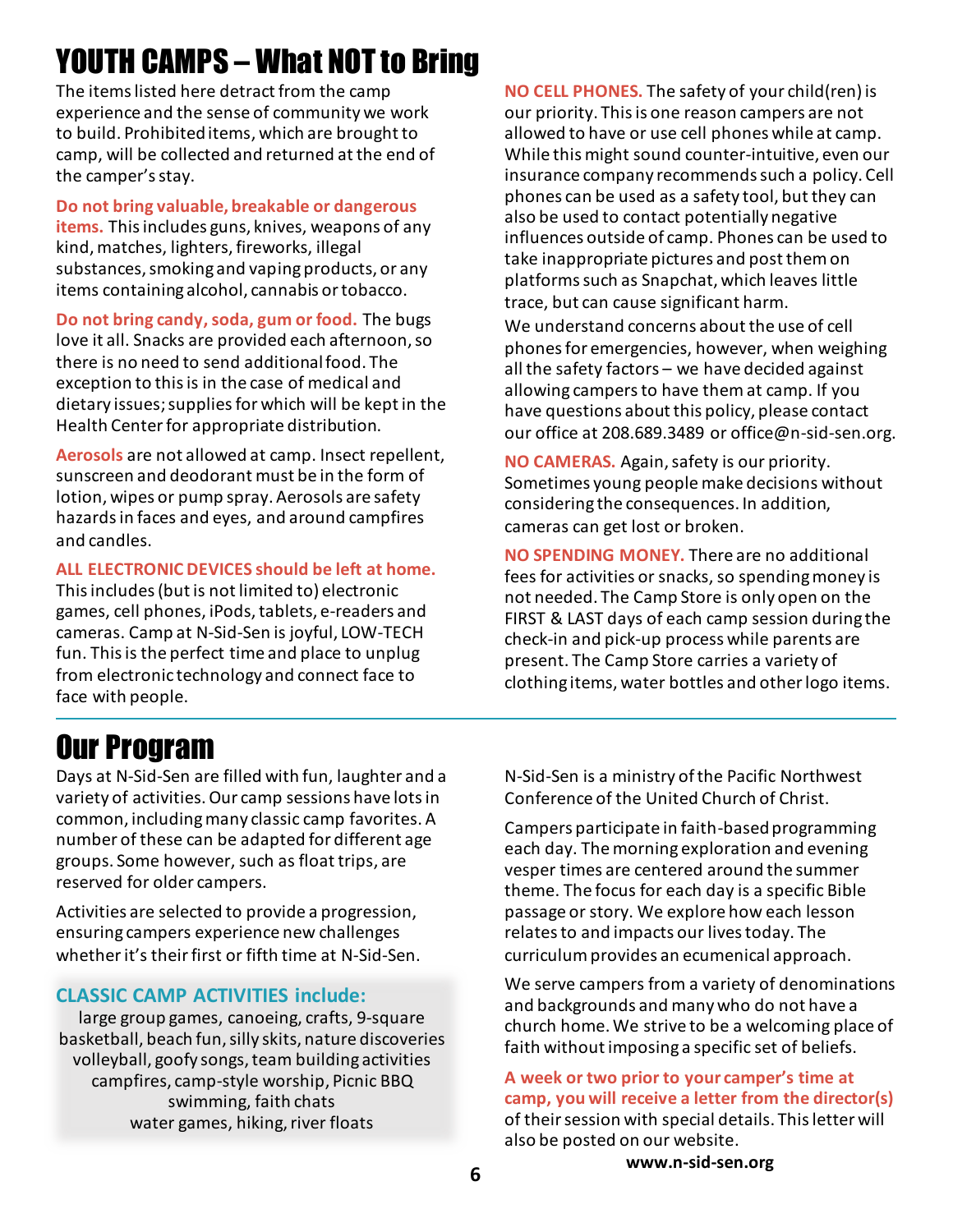### Float Trips

Optional Wednesday float trips are a popular part of the program for our Jr High, Sr High and Family Camps. Weather permitting, we load up and head to the north fork of the Coeur d'Alene River. It is a slow, lazy float.

Safety is our first priority. Campers receive instruction in basic river safety and float trips are cancelled or postponed till Thursday – if possible, whenever there are heavy rains, storms or thunder and lightning.

What if a camper does not want to float? We believe in "challenge by choice" – the camper's choice. While no one is forced to participate in any activity, they are encouraged, but the choice is theirs. Alternative activities are provided for those choosing not to float.



#### Mail

Campers LOVE to receive mail and it is important for them to receive letters from home. Please send cheerful, upbeat notes. Avoid mentioning how much you miss your child. Statements like this can encourage homesickness.

Avoid writing about all the fun you might be having on vacation or at home while your child is at camp, and don't dwell on negative happenings either. You can discuss real problems in person with your camper when they return home.

It is tempting to send lots and lots of notes. This can be tough on campers who receive little or no mail. A letter per day is a great compromise. Mail is generally distributed in cabins at the end of the day.

Letters may be left at the "Mail Station" while checking-in on the first day of camp. This method works well and is preferred by many parents. Letters are distributed throughout the week. You can even write the day of distribution on the envelope, for example – "Monday."

If you plan to mail your letters via the USPS, send your first letter a day or two before your camper's session begins to ensure delivery, and your last letter no later than Tuesday for full week sessions. Mail can sometimes take 3 to 4 days to be delivered. If mail is received after the camper leaves, it will be forwarded when possible.

#### **Address Mail To:** Camper's Full Name Session Name N-Sid-Sen 36395 S Hwy 97 Harrison, ID 83833

**NOTE:** The postal service charges extra postage for letters that are not flat – even if they are the proper weight for the amount of postage. **Please do not send treats such as pieces of candy or gum in your letters.** They are not allowed and slow down the delivery process.

**NO FOOD PACKAGES?** Food packages from home are intended to be symbols of love. For N-Sid-Sen, however, they create problems. Eating and storing food in the cabins attracts insects and critters. In addition, campers not receiving such treats can feel left out.

**LETTERS HOME:** Campers stay busy at N-Sid-Sen. Don't be alarmed if any letters you receive from camp are brief and sporadic at best. Be aware that a letter you receive early in the week could sound somewhat negative, but usually by the time you receive it, the camper has adjusted and has often even forgotten what they wrote. If you are concerned, please call our office at 208.689.3489.

**Hint: You are more likely to receive mail from your camper if you pack pre-addressed, stamped postcards or envelopes.**